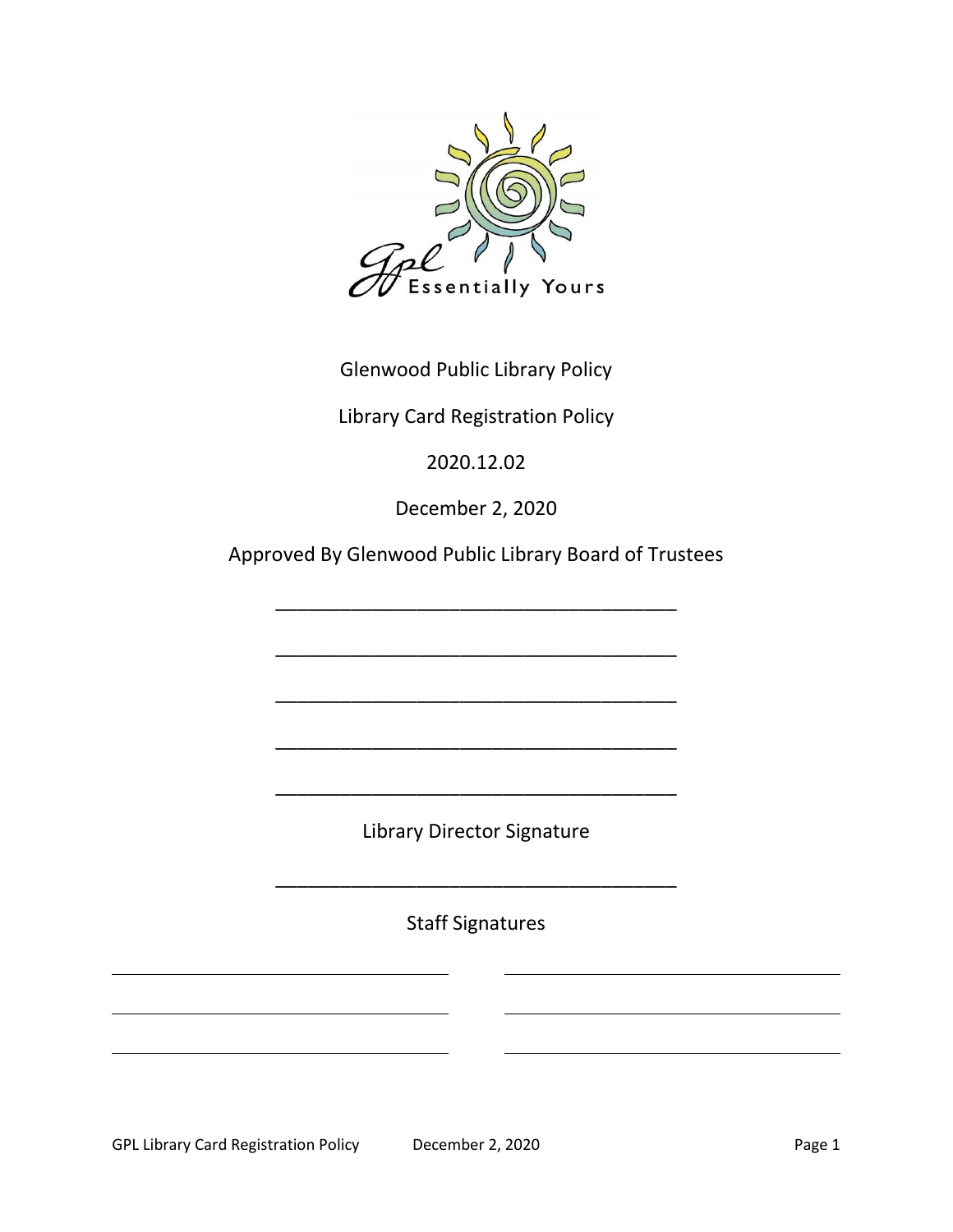## **PURPOSE:**

Residents of the State of Iowa may become registered borrowers at the Glenwood Public Library (GPL). Individuals must present proper identification and proof of current address to obtain a library card. Cards are valid for three years and are renewable.

## **SCOPE:**

This policy applies to anyone who applies for a library card at the Glenwood Public Library. The Glenwood Public Library is required to follow state laws and contracts are part of this policy.

## **POLICY:**

- 1. Individuals must present photo identification and verification of their current address. Acceptable forms of identification include:
	- a. Government-issued identification (driver's license, passport or ID card)
	- b. First-class mail postmarked within the last 30 days in its original envelope
	- c. Signed lease agreement
	- d. Proof of property ownership in Iowa
- 2. A library card registration form must be filled out and signed by the borrower.
- 3. Minors
	- a. Children may have their own card the summer before they enter kindergarten.
	- b. Parental Consent
		- i. A parent or legal guardian's signature is required for anyone under the age of 14 or without government issued identification.
		- ii. By signing the registration form, parents/guardians acknowledge responsibility for items borrowed, fees incurred, and their children's selection of materials.
		- iii. If a child or teen wants a library card and the parent is not present, we can send a library card application home with them for their parent/guardian to fill out.
- 4. Businesses and Organizations
	- a. Businesses and organizations located within Mills County may obtain a free library card for a maximum of three individuals authorized by the business or organization.
	- b. The business or organization must provide a letter of authorization on official letterhead stationery, signed by the business owner or administrative officer, naming up to three authorized individuals.
	- c. The business or organization must also include in this letter of acknowledgment that they are liable and financially responsible for all transactions charged to the account, including, but not limited to, charges for overdue, lost, or damaged materials.
- 5. Shelter and Group Home Residents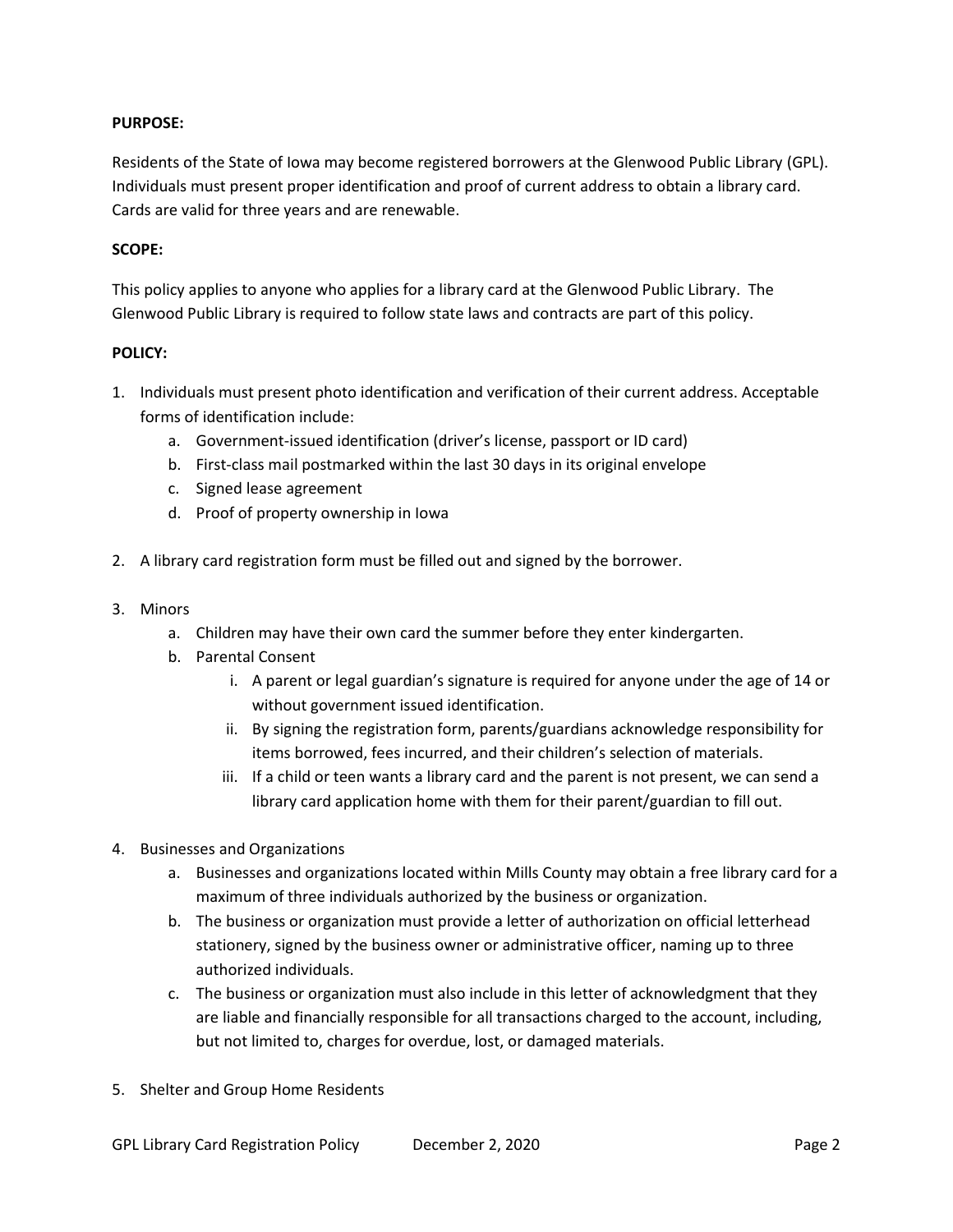- a. Shelter and group home residents located within Mills County may obtain a free library card by submitting a letter from an official of the shelter or group home verifying the person's residence and photo identification.
- b. If the shelter or group home resident is under the age of 14 or without government identification, he/she will need to have a guarantor sign the library card application if a parent or guardian is unavailable.
- c. The guarantor will be responsible for items borrowed and any fees incurred on the card.
- 6. Non-Residents
	- a. Non-Iowa residents are ineligible for a Glenwood Public Library card.
	- b. However, given our close proximity to Nebraska and Missouri, exceptions may be made by the library director for non-residents working in Iowa.
- 7. Open-Access Applicants
	- a. Any resident of Iowa who has a library card in good standing at their home town library is eligible for a Glenwood Public Library card.
- 8. Check-out
	- a. Patrons having their own cards or those eligible to have their own card are not permitted to use another person's library card.
- 9. Renewal
	- a. Library card must be renewed every 3 years.
	- b. Staff members will renew library cards once personal information has been verified.
	- c. Fees must be less than \$20.00 to renew a library card.
	- d. Lost library cards will be replaced for a fee of \$1.00

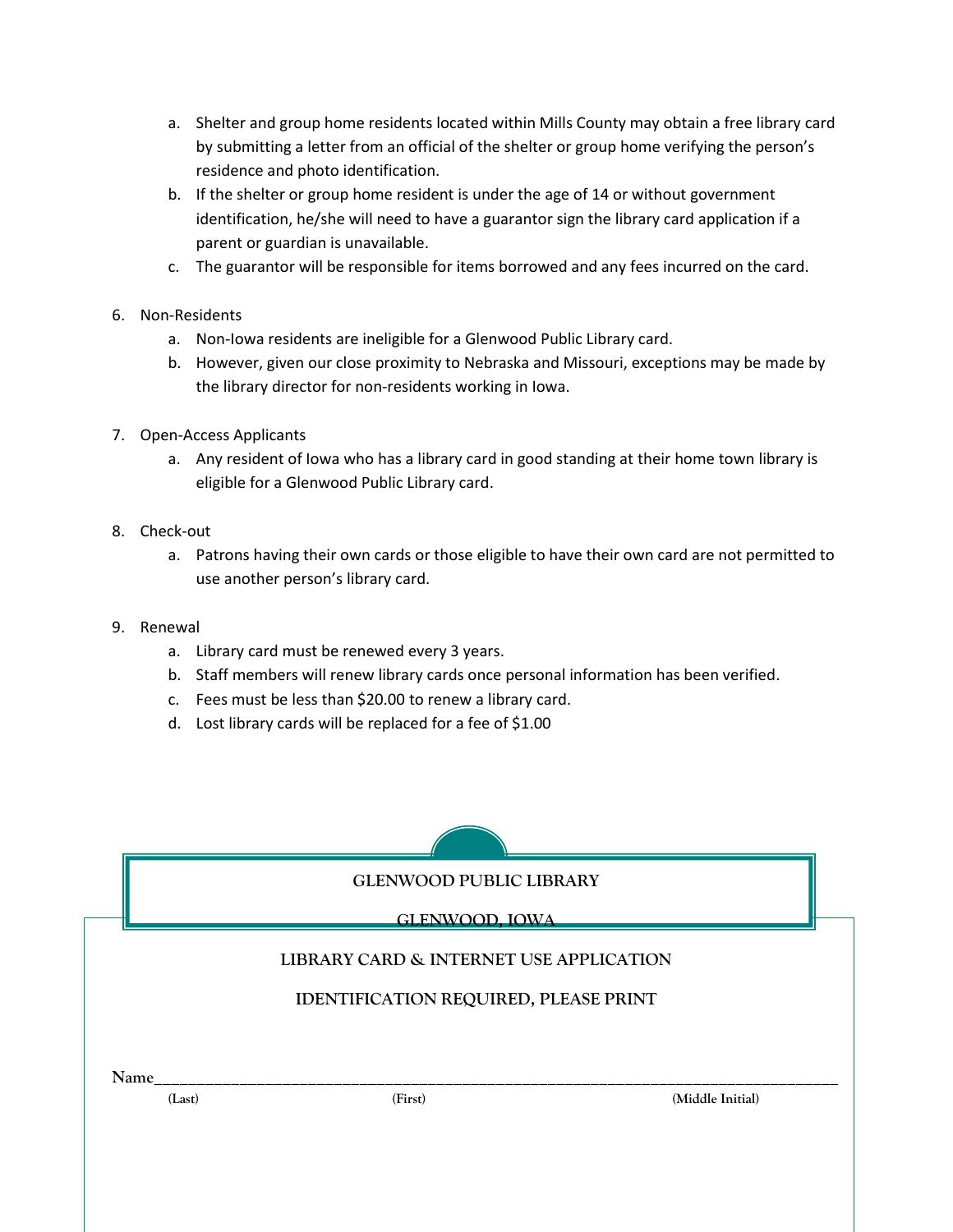| Do you live within the city limits of Glenwood? Yes No County___________________                |  |  |
|-------------------------------------------------------------------------------------------------|--|--|
| Preferences for notifications of book holds: (check only one) Telephone Email Text Message      |  |  |
| Preference for notifications of overdue notices: (check only one) Telephone Email Text Message  |  |  |
| Preference for due date warning/auto-renewal notices: (circle only one) None Email Text Message |  |  |
|                                                                                                 |  |  |
|                                                                                                 |  |  |
|                                                                                                 |  |  |

I agree to follow all library rules and to pay promptly all charges for overdue, lost, or damaged library materials. If signing as a parent or guardian, I understand that I am responsible for all materials checked out on this library card.

| <b>Applicant Signature</b>    | )ate        |
|-------------------------------|-------------|
| If under 14, Parent Signature | <b>Date</b> |

## **INTERNET USE AGREEMENT**

I agree to abide by the Library's policy on the use of Library computers (copy available upon request). I understand that failure to abide by the Internet and computer policies will result in a loss of my computer privileges at the Glenwood Public Library. I agree to pay for any repair or replacement costs of equipment or software damaged by myself or by minors for whom I am responsible.